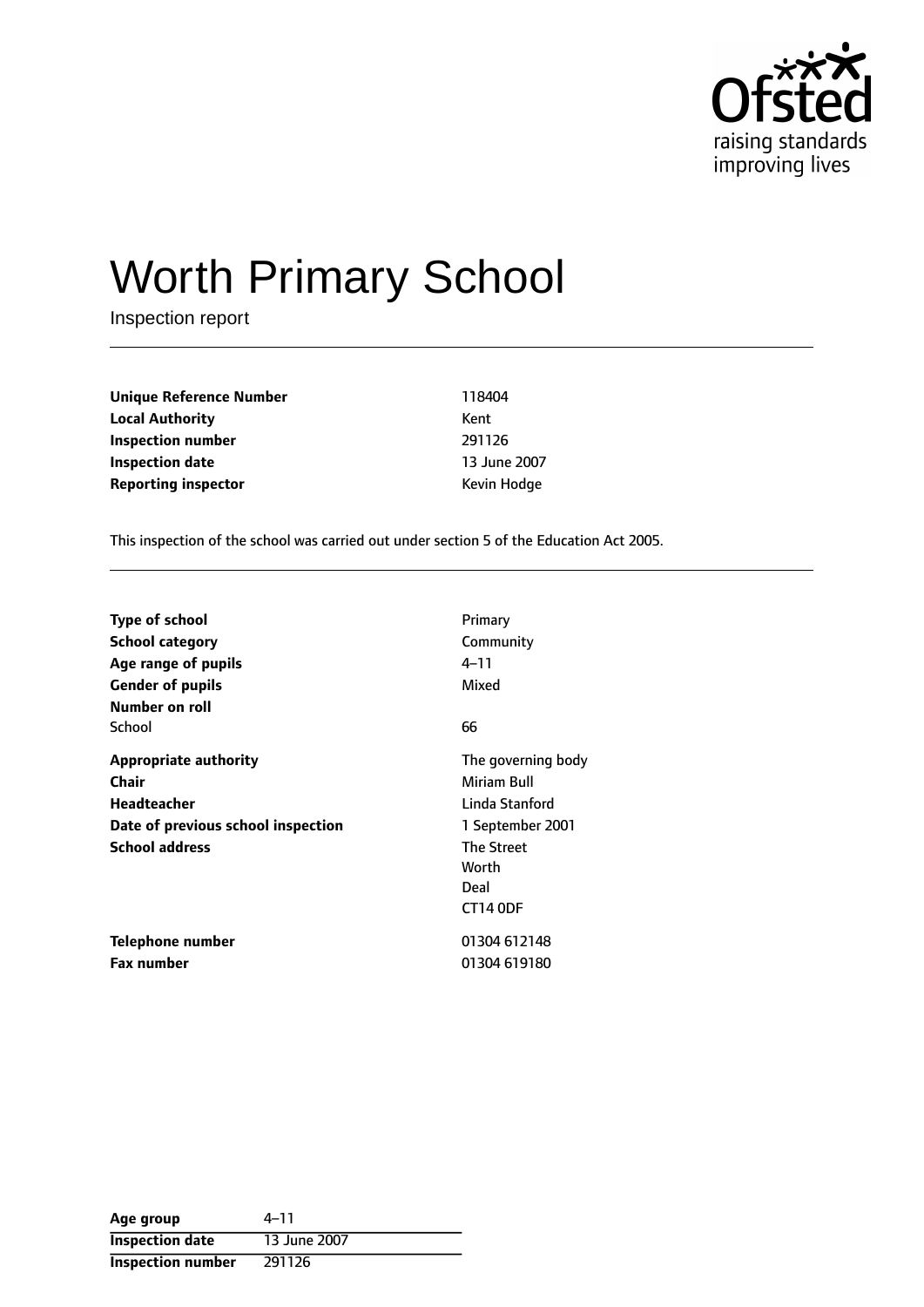.

© Crown copyright 2007

#### Website: www.ofsted.gov.uk

This document may be reproduced in whole or in part for non-commercial educational purposes, provided that the information quoted is reproduced without adaptation and the source and date of publication are stated.

Further copies of this report are obtainable from the school. Under the Education Act 2005, the school must provide a copy of this report free of charge to certain categories of people. A charge not exceeding the full cost of reproduction may be made for any other copies supplied.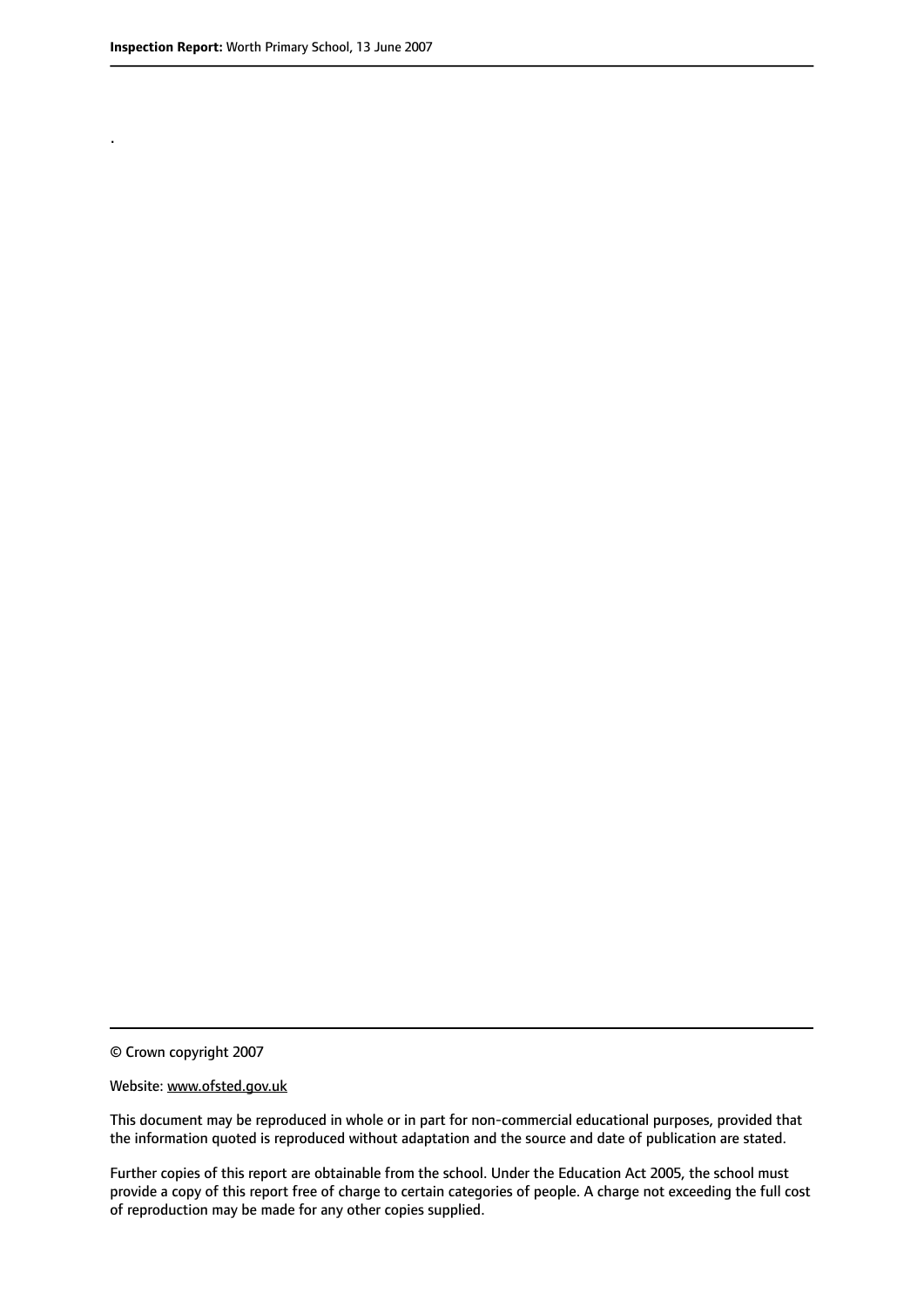## **Introduction**

The inspection was carried out by two Additional Inspectors.

#### **Description of the school**

This is a small rural school and all classes contain pupils from more than one year group. Few pupils come from minority ethnic groups. Children enter the school with levels of abilities that are often below those typical for their age, particularly in their language and number skills. The proportion of pupils with learning difficulties and disabilities is around 50% higher than the national picture.

#### **Key for inspection grades**

| Grade 1 | Outstanding  |
|---------|--------------|
| Grade 2 | Good         |
| Grade 3 | Satisfactory |
| Grade 4 | Inadequate   |
|         |              |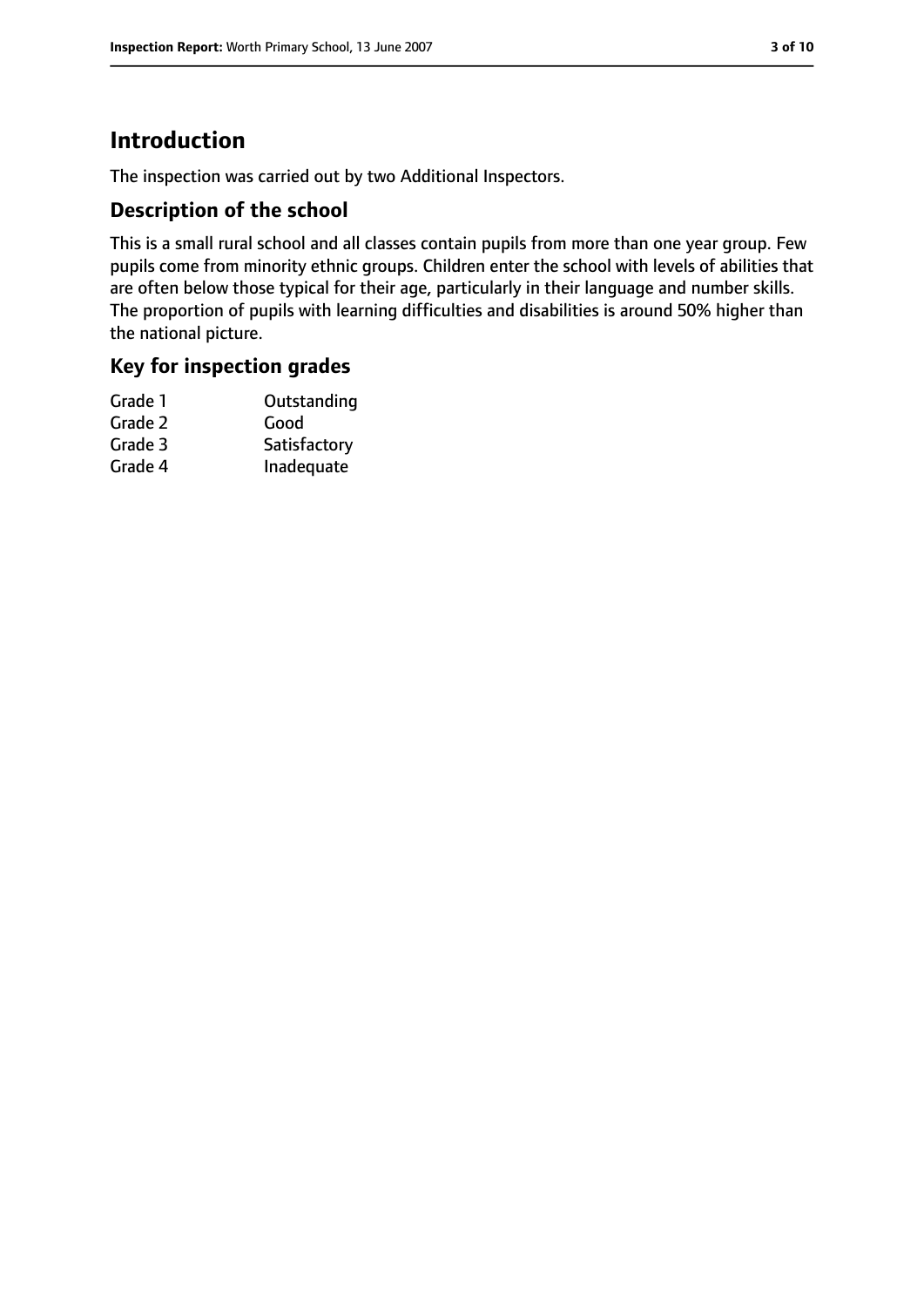# **Overall effectiveness of the school**

#### **Grade: 2**

This is a good school. The headteacher, staff and governors have succeeded in fostering very good relationships between all. Children feel secure, want to do well and enjoy attending. Parents speak highly of the school and one aptly noted that 'the children are well balanced, thoughtful and confident'.

How has the school created this good mix? Firstly, the staff work hard to make the start to school as positive as possible. The few children involved allow staff to keep a close eye on their progress and provide a good range of interesting activities. As a result, the provision for reception children is good and they make good progress. Nearly all reach the expected levels at the end of their Reception Year. Secondly, good teaching and learning ensure that most pupils, including those with learning difficulties and disabilities, make consistently good progress and achieve well. In Years 3 to 6, the highest attaining pupils are not always challenged to do their best. They make satisfactory progress, but are not fully stretched in their thinking so they consistently reach the highest levels in their work. At the end of Year 6, standards are broadly average. Standards in information and communication technology (ICT) and science have improved since the last inspection. They are now in line with what is expected.

Thirdly, very good welfare arrangements, especially for pupils with learning difficulties and disabilities, and close attention to making the school feel safe and welcoming, contribute to making care, guidance and support good. Pupils are given good day-to-day guidance to help them improve their work. Pupils' personal development and well-being are good because pastoral care is tailored very closely to individual needs and therefore very effective. A good curriculum provides well for the basics and is broadened with special theme days and visits away from school. Planning to combine learning across different subjects in Years 3 to 6 is not fully effective so opportunities to extend pupils' learning are missed.

Lastly, leadership and management are good. The headteacher and staff work well as a team and have accurately identified areas to remedy. As a result, effective action taken has been taken, for example in improving work in science and in devising plans to enhance access to the outside area for reception children. Governors give good support. They know the school well because they visit regularly to see how well pupils are progressing.

### **What the school should do to improve further**

- Give higher attaining pupils in Years 3 to 6 more challenging tasks to stretch their thinking so they reach higher levels in their work.
- Improve the links made between subjects in Years 3 to 6 so that pupils can use knowledge and skills gained in one area to aid their learning in another.

## **Achievement and standards**

#### **Grade: 2**

Pupils achieve well in relation to their starting points. Their progress is good in the Foundation Stage and this continues in Years 1 to 6, leading to average standards by the time they leave. This is due to effective teaching in mixed-age classes, motivated pupils and good emphasis on pupils' developing needs. Children get off to a good start in the Reception Year. Nearly all reach the expected levels by the end of the year and they do particularly well in their social development and speaking skills. The school's own checks indicate that many pupils in Years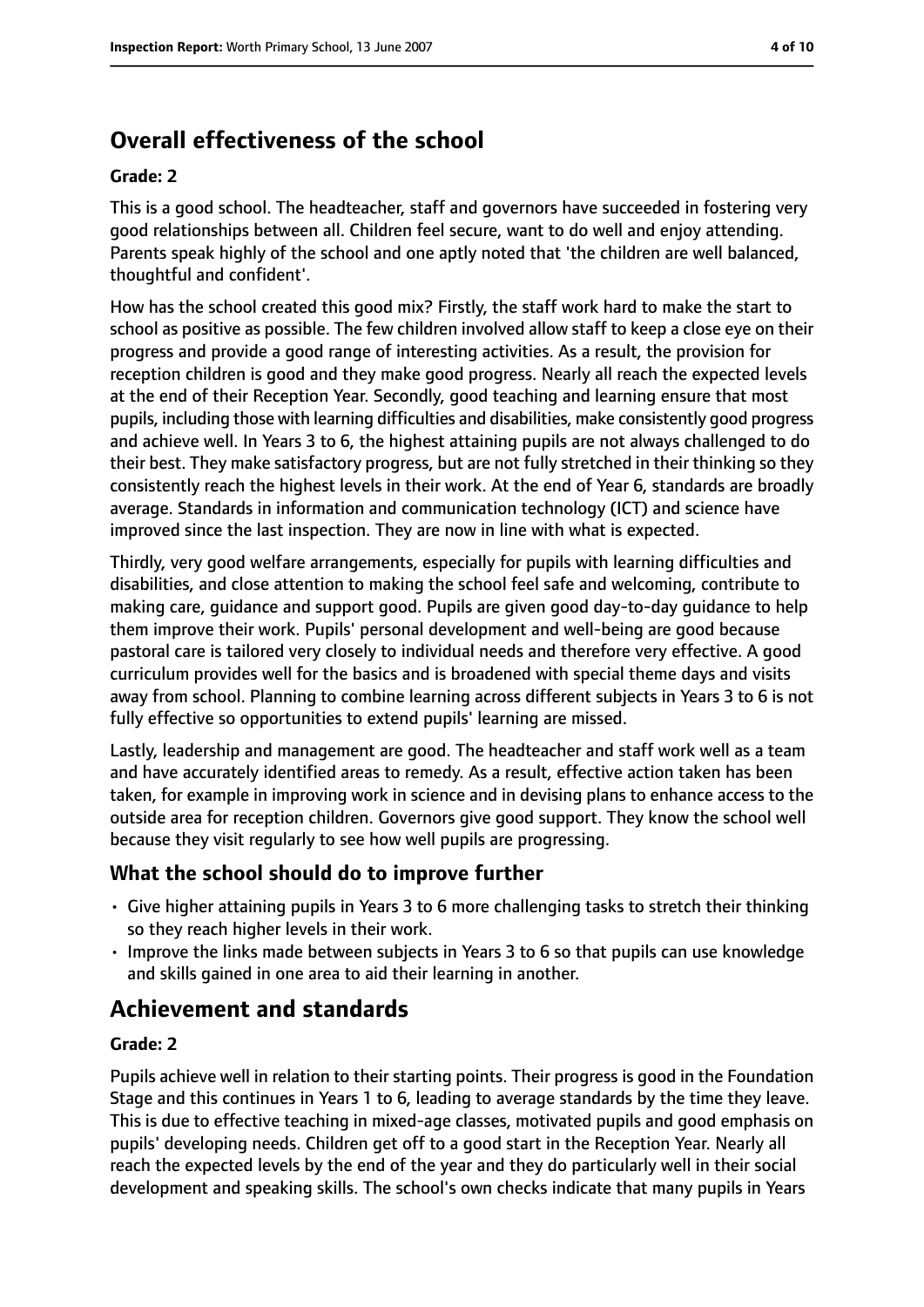1 to 6 are making quick progress, but higher attaining pupils are not alwaysstretched sufficiently to reach better than average levels. Pupils are confident speakers and their writing is interesting and varied. Information and communication technology (ICT) skills have improved since the last inspection. Pupils with learning difficulties and disabilities (LDD) make good progress in line with classmates, as their needs are identified accurately, addressed skilfully and monitored closely.

## **Personal development and well-being**

#### **Grade: 2**

Pupils talk eagerly and positively about school and their attendance is good. Their confidence is promoted by the school's willingness to listen to their ideas and provide close support if needed. The school council is active and has been influential in introducing increased fund raising for children's charities. Most pupils work hard, behave very well and are eager to do their best in lessons and around school. Pupils say they feel safe and, as one said, 'We all just get on well with each other.' They enjoy attending. Pupils are active at playtimes and in lessons. They are aware of what foods are best to eat, the number of portions of healthy foods to eat per day, and the benefits of drinking lots of water. Extra-curricular activities help boost their exercise levels. Pupils' spiritual, moral, social and cultural development is good, but their awareness of cultural diversity represented in our society is not fully extended. Older pupils are prepared appropriately for their next schools and later life by their willingness to work with others and their mature outlook. They readily help at local village events and perform regularly in seasonal plays and celebrations in the village hall.

# **Quality of provision**

### **Teaching and learning**

#### **Grade: 2**

Lessons are typically taught well, although there some variations between classes. Teachers develop very good relationships with pupils and as a result they readily settle down to work. Teaching in the mixed Reception and Years 1 and 2 class is good. Pupils make a good start and gain independence quickly. In Years 3 to 6, teaching is generally good, but does not always stretch the most able pupils to reach above average standards. Some overly long explanations also reduce the pace of activities leading to some pupils losing interest. Practical work helps pupils' learning and teachers make good use of audio visual whiteboards and other resources to help promote learning. This was evident in a science lesson in Years 3 and 4 where pupils' close observations of decaying foods caused several to say, 'Yuk'. Teachers keep a close eye on pupils' general progress and those with LDD are supported and taught well. Teachers' marking gives pupils succinct, but sufficient, ideas about how they can improve their day-to-day work.

#### **Curriculum and other activities**

#### **Grade: 2**

A good range of activities ensures pupils reach secure academic levels and caters well for mixed ages. Practical 'hands on' skills develop effectively due to improvements for subjects such as science, ICT and design and technology. Reception provision is good and encourages children's independence and ensures that they have a sound base of early literacy and numeracy skills. There is a strong commitment to developing pupils' well-being and a sports partnership with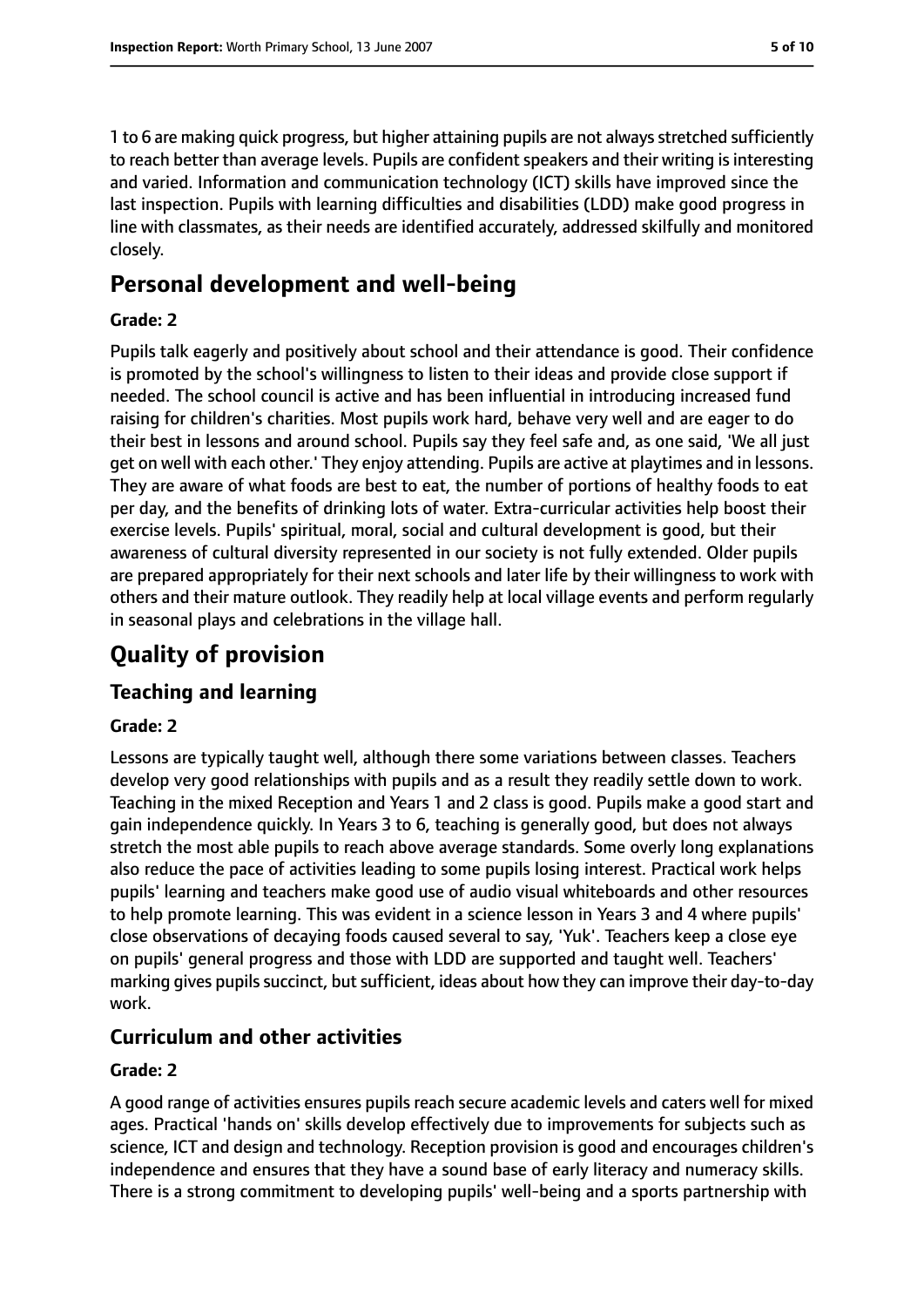local secondary schools which boosts their exercise levels. Activities to teach both French and Latin are proving popular and widening pupils' experiences. Work in individual subjects is carefully planned. However, in Years 3 to 6, opportunities are sometimes missed to combine learning activities so that, for example, a topic studied in geography supports work in science and mathematics. Indoor and outdoor physical activities are well planned and include swimming, extra gymnastic and musical activities. An extensive variety of extra-curricular activities is well attended and helps enrich class work. A good range of visits away from school, including a residential trip, broadens pupils' experiences.

#### **Care, guidance and support**

#### **Grade: 2**

Consistently good care, guidance and support lie at the centre of pupils' good achievement and personal development. Parents are very confident about this aspect of the school's work and one observed that the high level of care had 'transformed' her child's well-being. Children make a smooth start to school as the small number attending mean that individual needs are catered for well. There are clear and effective arrangements for safeguarding pupils. Pupils say they feel safe from bullying and feel able to turn to any member of staff for help. Older pupils have regular responsibilities for others around the school, but all pupils are watchful to help classmates. The school's monitoring of health and safety is good. Although teachers regularly set clear academic targets for children, they do not always feel fully involved in setting them. This reduces the effectiveness of academic guidance. The school works closely with outside agencies to ensure that pupils make good progress, especially those with LDD.

## **Leadership and management**

#### **Grade: 2**

The headteacher, supported well by governors, has created a close team ethos and a family learning environment. This motivates staff and pupils to contribute to moving the school forward. Significant further priorities for development are included in the concise school strategic plan. Subject responsibilities are shared sensibly between staff and feature within the plan. Suggestions from parents are taken seriously, resulting in action where appropriate, for example, in more information being sent home to parents about class activities. Regular monitoring of teaching leads to improvement, but does not sufficiently pinpoint those areas which might raise pupils' learning to higher levels. Governors give the school good support. Their day-to-day involvement such as helping with reading and maintaining the school web site, together with a programme of visits, help them assess what goes on. They are keen to seek improvements and are successful in tackling weaknesses. The improvement in ICT provision and the way that a dip in standards in science has been tackled indicate that the school has good capacity to improve further.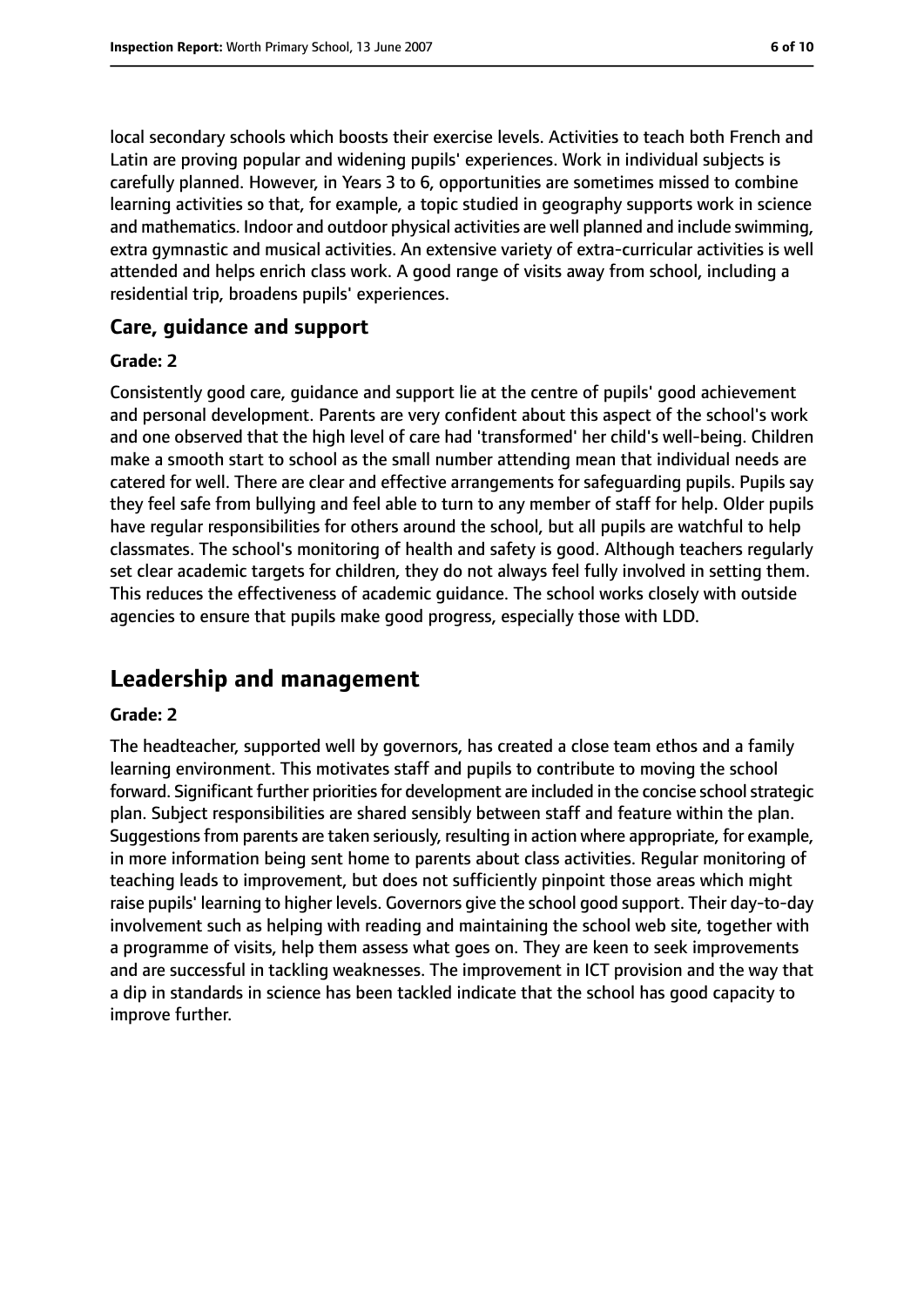**Any complaints about the inspection or the report should be made following the procedures set out in the guidance 'Complaints about school inspection', which is available from Ofsted's website: www.ofsted.gov.uk.**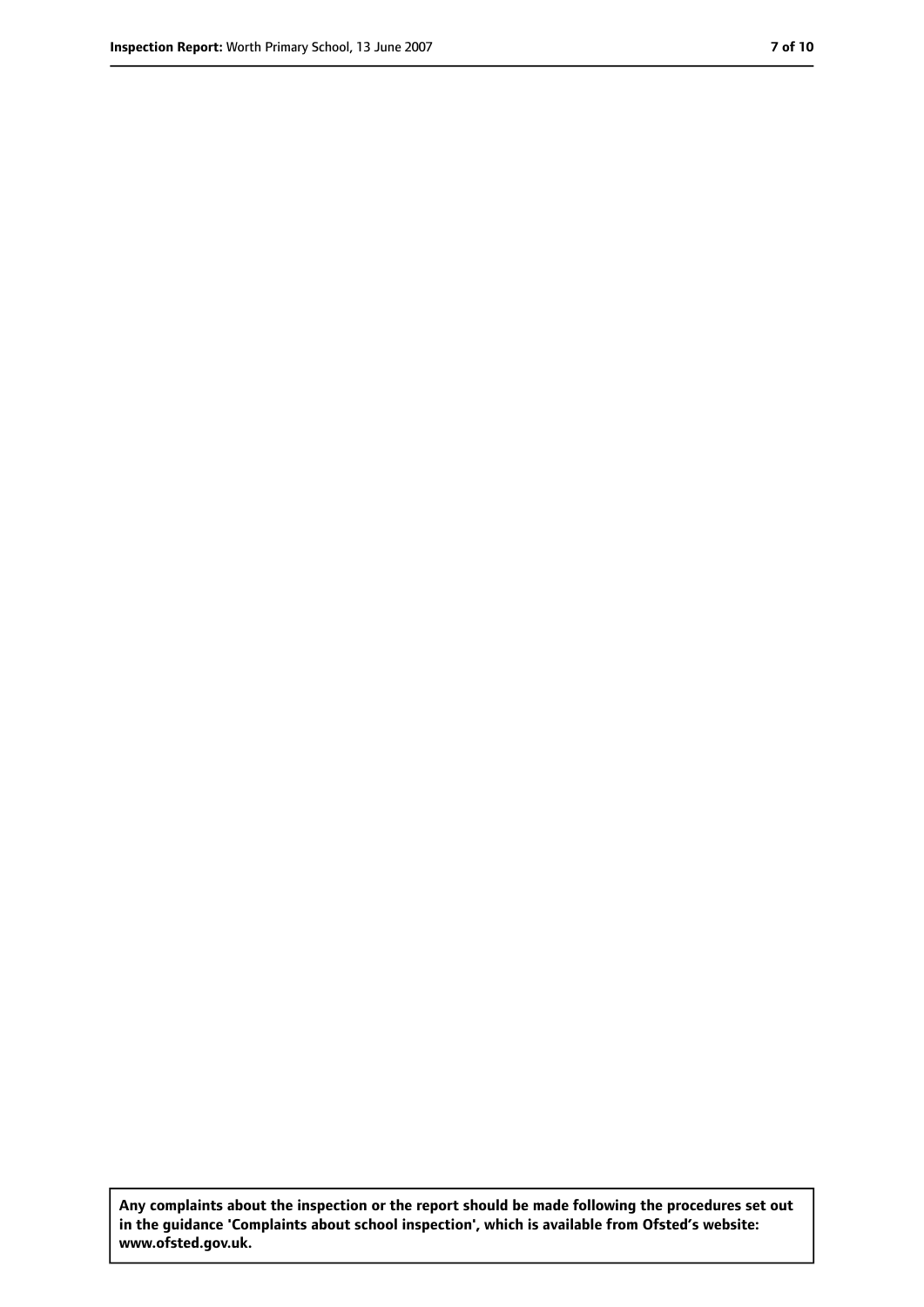#### **Annex A**

# **Inspection judgements**

| Key to judgements: grade 1 is outstanding, grade 2 good, grade 3 satisfactory, and grade 4 $\,$ | <b>School</b>  |
|-------------------------------------------------------------------------------------------------|----------------|
| inadequate                                                                                      | <b>Overall</b> |

## **Overall effectiveness**

| How effective, efficient and inclusive is the provision of education, integrated<br>care and any extended services in meeting the needs of learners? |     |
|------------------------------------------------------------------------------------------------------------------------------------------------------|-----|
| How well does the school work in partnership with others to promote learners'<br>well-being?                                                         |     |
| The quality and standards in the Foundation Stage                                                                                                    |     |
| The effectiveness of the school's self-evaluation                                                                                                    |     |
| The capacity to make any necessary improvements                                                                                                      |     |
| Effective steps have been taken to promote improvement since the last<br>inspection                                                                  | Yes |

## **Achievement and standards**

| How well do learners achieve?                                                                               |  |
|-------------------------------------------------------------------------------------------------------------|--|
| The standards <sup>1</sup> reached by learners                                                              |  |
| How well learners make progress, taking account of any significant variations between<br>groups of learners |  |
| How well learners with learning difficulties and disabilities make progress                                 |  |

### **Personal development and well-being**

| How good is the overall personal development and well-being of the<br>learners?                                  |  |
|------------------------------------------------------------------------------------------------------------------|--|
| The extent of learners' spiritual, moral, social and cultural development                                        |  |
| The behaviour of learners                                                                                        |  |
| The attendance of learners                                                                                       |  |
| How well learners enjoy their education                                                                          |  |
| The extent to which learners adopt safe practices                                                                |  |
| The extent to which learners adopt healthy lifestyles                                                            |  |
| The extent to which learners make a positive contribution to the community                                       |  |
| How well learners develop workplace and other skills that will contribute to<br>their future economic well-being |  |

## **The quality of provision**

| How effective are teaching and learning in meeting the full range of the<br>learners' needs?          |  |
|-------------------------------------------------------------------------------------------------------|--|
| How well do the curriculum and other activities meet the range of needs<br>and interests of learners? |  |
| How well are learners cared for, guided and supported?                                                |  |

 $^1$  Grade 1 - Exceptionally and consistently high; Grade 2 - Generally above average with none significantly below average; Grade 3 - Broadly average to below average; Grade 4 - Exceptionally low.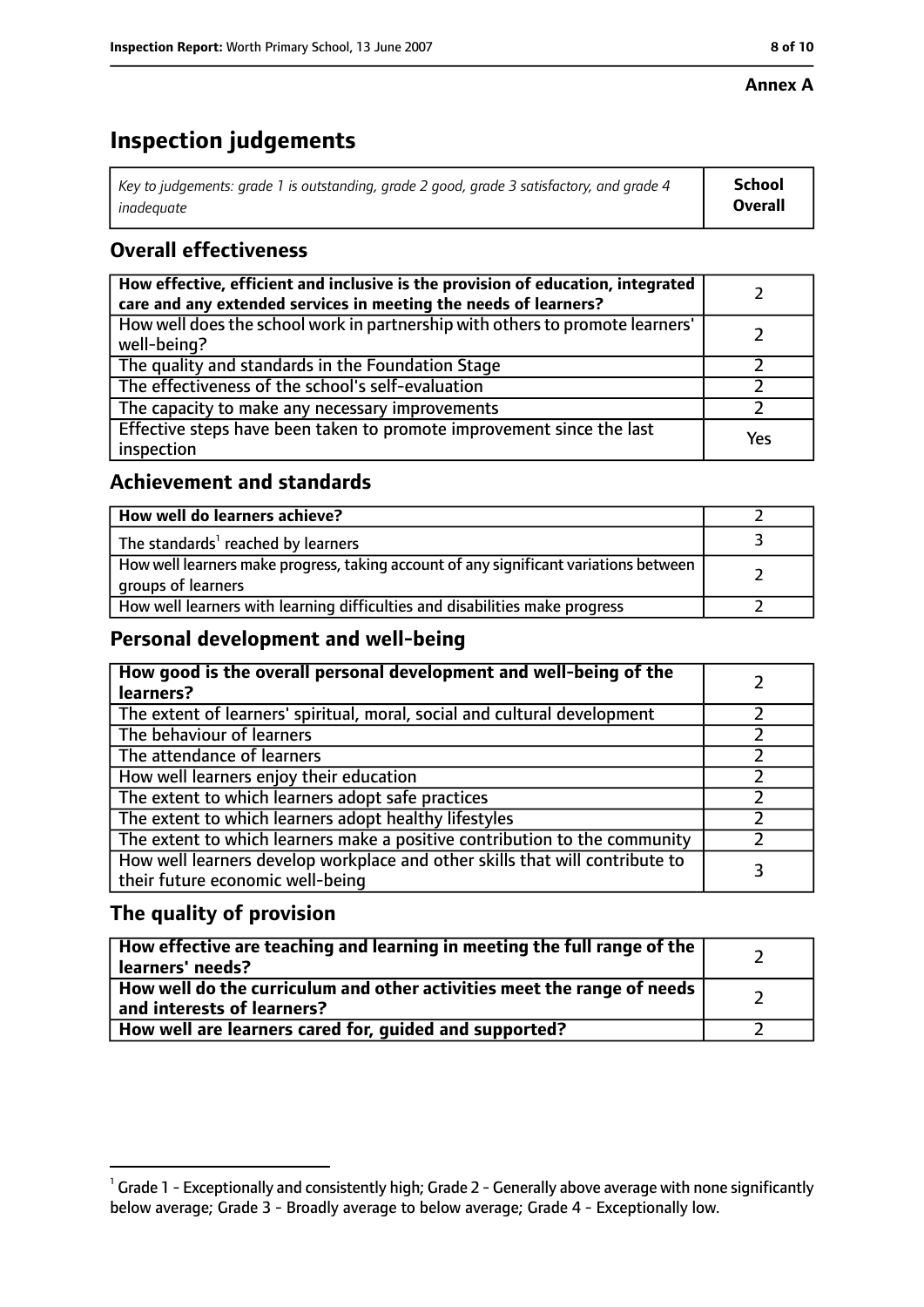# **Leadership and management**

| How effective are leadership and management in raising achievement                                                                              |               |
|-------------------------------------------------------------------------------------------------------------------------------------------------|---------------|
| and supporting all learners?                                                                                                                    |               |
| How effectively leaders and managers at all levels set clear direction leading<br>to improvement and promote high quality of care and education |               |
| How effectively performance is monitored, evaluated and improved to meet<br>challenging targets                                                 |               |
| How well equality of opportunity is promoted and discrimination tackled so<br>that all learners achieve as well as they can                     |               |
| How effectively and efficiently resources, including staff, are deployed to<br>achieve value for money                                          | 7             |
| The extent to which governors and other supervisory boards discharge their<br>responsibilities                                                  | $\mathcal{L}$ |
| Do procedures for safequarding learners meet current government<br>requirements?                                                                | Yes           |
| Does this school require special measures?                                                                                                      | No            |
| Does this school require a notice to improve?                                                                                                   | No            |